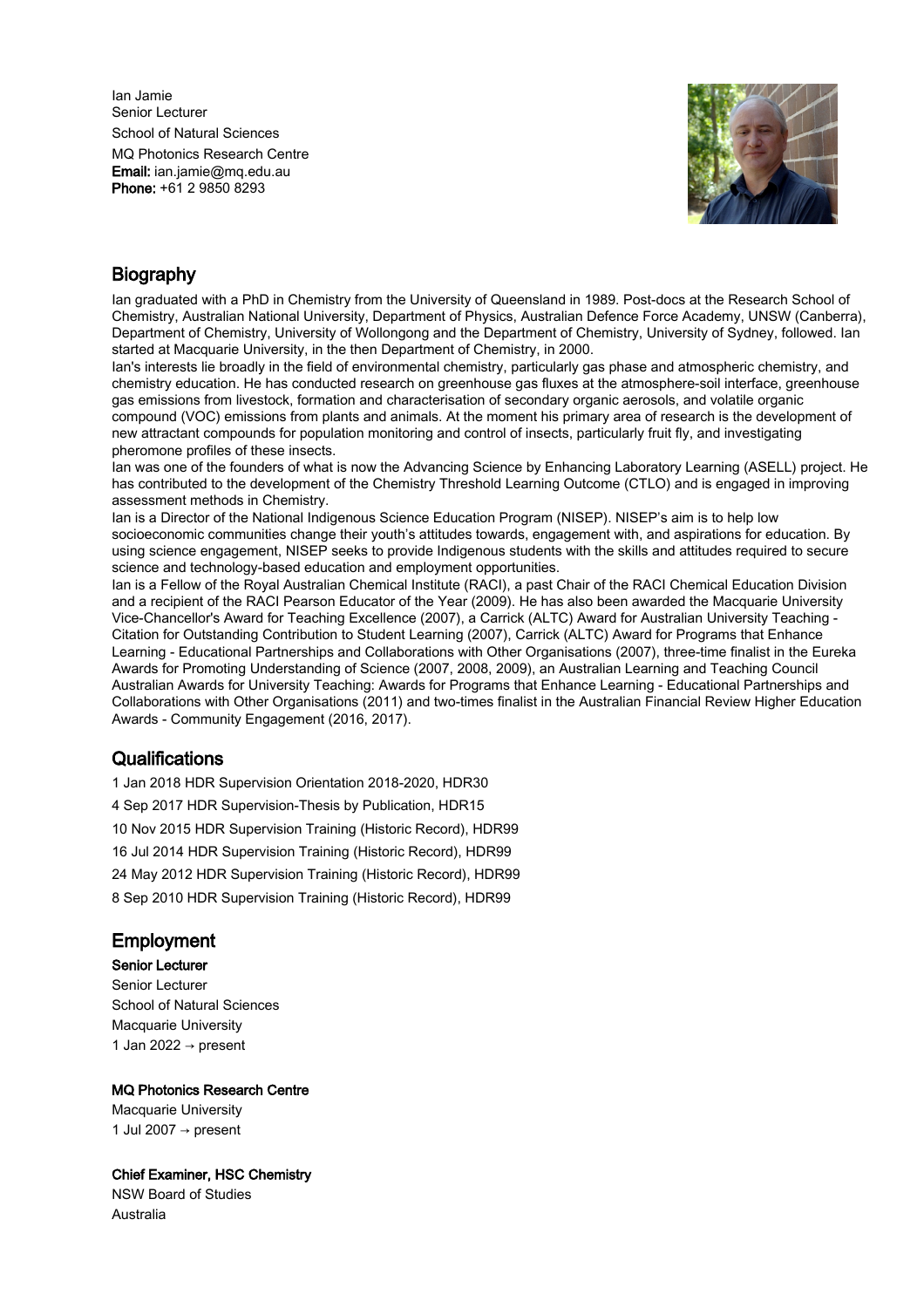# Research output

#### National Indigenous Science Education Program (NISEP): outreach strategies that facilitate inclusion

Barnes, E. C., Jamie, I. M., Vemulpad, S. R., Yaegl Community Elders, Breckenridge, D., Froud, A. E., Harrington, D. G., Packer, J. M., Prenzler, P. D., Bedgood, Jr., D. R. & Jamie, J. F., 11 Jan 2022, In: Journal of Chemical Education. 99, 1, p. 245-251 7 p.

### Electrophysiological responses of Bactrocera kraussi (Hardy) (Tephritidae) to rectal gland secretions and headspace volatiles emitted by conspecific males and females

Noushini, S., Park, S. J., Perez, J., Holgate, D., Mendez, V., Jamie, I. M., Jamie, J. F. & Taylor, P. W., 2 Aug 2021, In: Molecules. 26, 16, p. 1-19 19 p., 5024.

Rectal gland exudates and emissions of Bactrocera bryoniae: chemical identification, electrophysiological and pheromonal functions

Noushini, S., Park, S. J., Jamie, I., Jamie, J. & Taylor, P., Apr 2021, In: Chemoecology. 31, 2, p. 137-148 12 p.

#### Sampling technique biases in the analysis of fruit fly volatiles: a case study of Queensland fruit fly

Noushini, S., Park, S. J., Jamie, I., Jamie, J. & Taylor, P., 13 Nov 2020, In: Scientific Reports. 10, p. 1-14 14 p., 19799.

# Vapor pressures and thermodynamic properties of phenylpropanoid and phenylbutanoid attractants of male Bactrocera, Dacus, and Zeugodacus fruit flies at ambient temperatures

Cameron, D. N. S., McRae, C., Park, S. J., Taylor, P. W. & Jamie, I. M., 9 Sep 2020, In: Journal of Agricultural and Food Chemistry. 68, 36, p. 9654-9663 10 p.

Insecticidal activity of ring-fluorinated benzyl acetone analogs in Queensland fruit fly, a softer class of insecticides Park, S. J., Peso, M., Jamie, I. M. & Taylor, P. W., Sep 2020, In: Journal of Pest Science. 93, 4, p. 1369-1380 12 p.

Zingerone in the flower of Passiflora maliformis attracts an Australian fruit fly, Bactrocera jarvisi (Tryon) Park, S. J., De Faveri, S. G., Cheesman, J., Hanssen, B. L., Cameron, D. N. S., Jamie, I. M. & Taylor, P. W., 2 Jun 2020, In: Molecules. 25, 12, p. 1-11 11 p., 2877.

Attraction and electrophysiological response to identified rectal gland volatiles in Bactrocera frauenfeldi (Schiner) Noushini, S., Perez, J., Jean Park, S., Holgate, D., Alvarez, V. M., Jamie, I., Jamie, J. & Taylor, P., 2 Mar 2020, In: Molecules. 25, 6, p. 1-14 14 p., 1275.

Rectal gland chemistry, volatile emissions, and antennal responses of male and female banana fruit fly, Bactrocera musae Noushini, S., Perez, J., Park, S. J., Holgate, D., Jamie, I., Jamie, J. & Taylor, P., Jan 2020, In: Insects. 11, 1, p. 1-12 12 p. , 32.

#### Systematic modification of zingerone reveals structural requirements for attraction of Jarvis's fruit fly

Hanssen, B. L., Park, S. J., Royer, J. E., Jamie, J. F., Taylor, P. W. & Jamie, I. M., 18 Dec 2019, In: Scientific Reports. 9, p. 1-11 11 p., 19332.

#### Improving the assessment of transferable skills in chemistry through evaluation of current practice

Schultz, M., O'Brien, G., Schmid, S., Lawrie, G. A., Southam, D. C., Priest, S. J., Lim, K. F., Pyke, S. M., Bedford, S. B. & Jamie, I. M., 2019, Research and practice in chemistry education: Advances from the 25th IUPAC International Conference on Chemistry Education 2018. Schultz, M., Schmid, S. & Lawrie, G. A. (eds.). Singapore: Springer, Springer Nature, p. 255-274 20 p.

# Development of a new smog chamber for studying the impact of different UV lamps on SAPRC chemical mechanism predictions and aerosol formation

White, S., Angove, D., Li, K., Campbell, I., Element, A., Halliburton, B., Lavrencic, S., Cameron, D., Jamie, I. & Azzi, M., 2018, In: Environmental Chemistry. 15, 3, p. 171-182 12 p.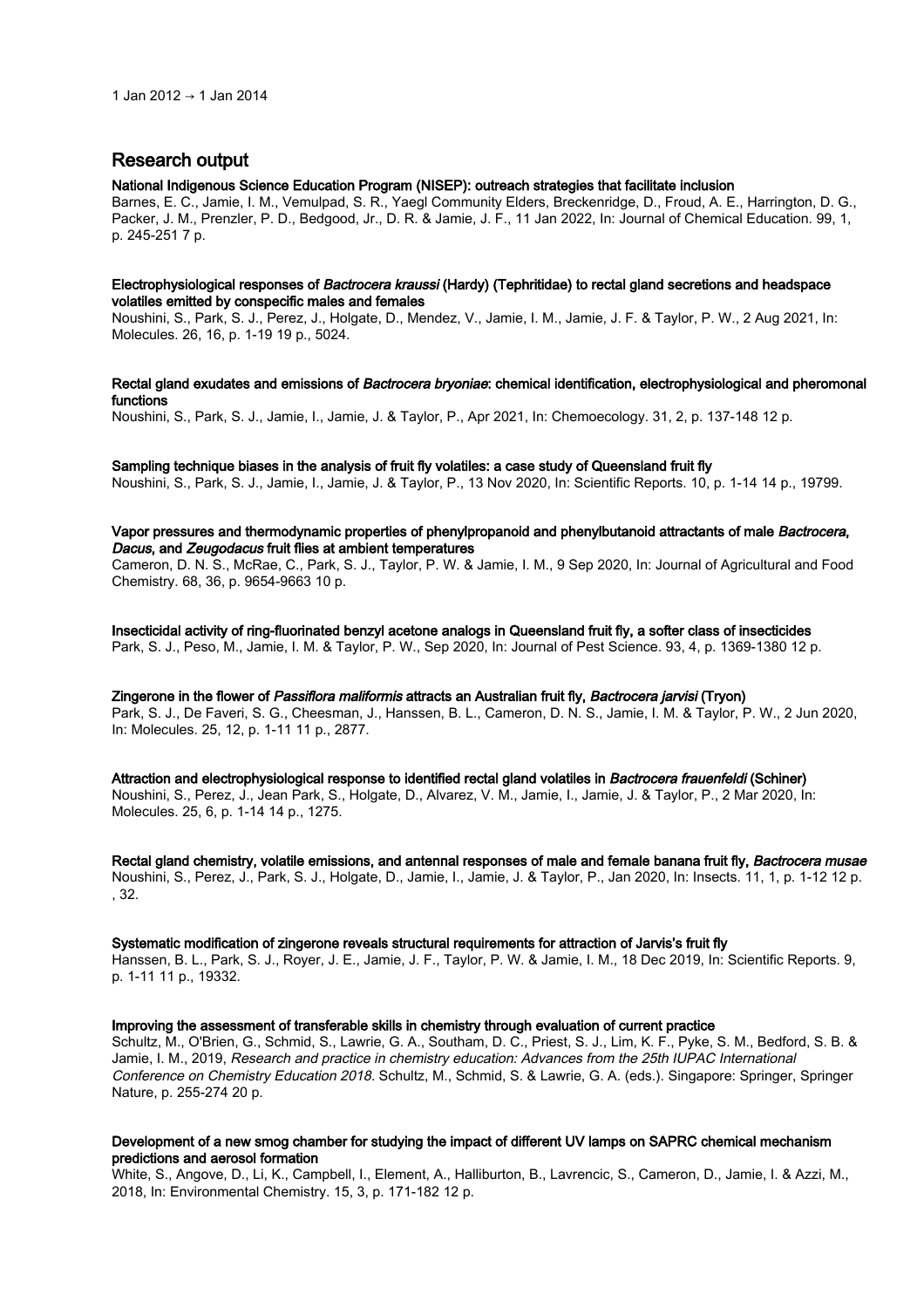### The River of learning: building relationships in a university, school and community Indigenous widening participation collaboration

Whiteford, G., Hunter, J., Jamie, J., Pitson, R., Breckenridge, D., Elders, Y., Vemulpad, S., Harrington, D. & Jamie, I., 10 Nov 2017, In: Higher Education Research and Development. 36, 7, p. 1490-1502 13 p.

#### Electroantennogram responses of six Bactrocera and Zeugodacus species to raspberry ketone analogues

Siderhurst, M. S., Park, S. J., Jamie, I. M. & De Faveri, S. G., 2017, In: Environmental Chemistry. 14, 6, p. 378-384 7 p.

#### The role of natural products chemistry in the capability strengthening of Indigenous communities

Barnes, E. C., Yin, P., Akter, K., Jamie, I., Yaegl, C. E., Vemulpad, S. R. & Jamie, J. F., Dec 2016, In: Planta Medica. 82, S 01, P231.

Fiber-optical coupling in agricultural and environmental sensing, based on open-path cavity ringdown spectroscopy Orr, B. J., He, Y., Hill, J. & Jamie, I. M., 29 Aug 2016, Photonics and Fiber Technology 2016 (ACOFT, BGPP, NP): proceedings. OSA - The Optical Society, p. 1-2 2 p. AT3C.5

#### Raspberry ketone analogs: Vapour pressure measurements and attractiveness to Queensland fruit fly, Bactrocera tryoni (Froggatt) (Diptera: Tephritidae)

Park, S. J., Morelli, R., Hanssen, B. L., Jamie, J. F., Jamie, I. M., Siderhurst, M. S. & Taylor, P. W., 19 May 2016, In: PLoS ONE. 11, 5, p. 1-16 16 p., e0155827.

### Raspberry Ketone Trifluoroacetate, a New Attractant for the Queensland Fruit Fly, Bactrocera Tryoni (Froggatt)

Siderhurst, M. S., Park, S. J., Buller, C. N., Jamie, I. M., Manoukis, N. C., Jang, E. B. & Taylor, P. W., 1 Feb 2016, In: Journal of Chemical Ecology. 42, 2, p. 156-162 7 p.

# Assessing the assessments: development of a tool to evaluate assessment items in chemistry according to learning outcomes

Schmid, S., Schultz, M., Priest, S. J., O'Brien, G., Pyke, S. M., Bridgeman, A., Lim, K. F., Southam, D. C., Bedford, S. B. & Jamie, I. M., 2016, Technology and assessment strategies for improving student learning in chemistry. Schultz, M., Schmid, S. & Holme, T. (eds.). Washington, DC: American Chemical Society, Vol. 1235. p. 225-244 20 p. (ACS Symposium Series; vol. 1235).

Hydrolysis of Queensland fruit fly, Bactrocera tryoni (Froggatt), Attractants: kinetics and implications for biological activity Park, S. J., Siderhurst, M. S., Jamie, I. & Taylor, P. W., 2016, In: Australian Journal of Chemistry. 69, 10, p. 1162-1166 5 p.

#### Development, evaluation and use of a student experience survey in undergraduate science laboratories: the advancing science by enhancing learning in the laboratory student laboratory learning experience survey

Barrie, S. C., Bucat, R. B., Buntine, M. A., Burke da Silva, K., Crisp, G. T., George, A. V., Jamie, I. M., Kable, S. H., Lim, K. F., Pyke, S. M., Read, J. R., Sharma, M. D. & Yeung, A., 24 Jul 2015, In: International Journal of Science Education. 37 , 11, p. 1795-1814 20 p.

#### Species-specific photorespiratory rate, drought tolerance and isoprene emission rate in plants

Dani, K. G. S., Jamie, I. M., Prentice, I. C. & Atwell, B. J., 2015, In: Plant signaling & behavior. 10, 3, p. 1-3 3 p., e990830.

#### Transforming assessment practice: evidencing and benchmarking student learning outcomes in chemistry

Schmid, S., Bedford, S., Southam, D., Bridgeman, A., O'Brien, G., Jamie, I. M., Lawrie, G., Lim, K. F., Priest, S., Pyke, S. & Schultz, M., 2015, Proceedings of the Australian conference on science and mathematics education (21st Annual UniServe Science Conference). Sydney, New South Wales: University of Sydney, p. 65-65 1 p.

# Remote optical sensing of trace gases in air by fiber-coupled open-path cavity-ringdown spectroscopy

He, Y., Kan, R., Jamie, I. M. & Orr, B. J., Dec 2014, Light, Energy and the Environment. Washington, DC: OSA Publishing , p. 1-3 3 p. ETu3A.3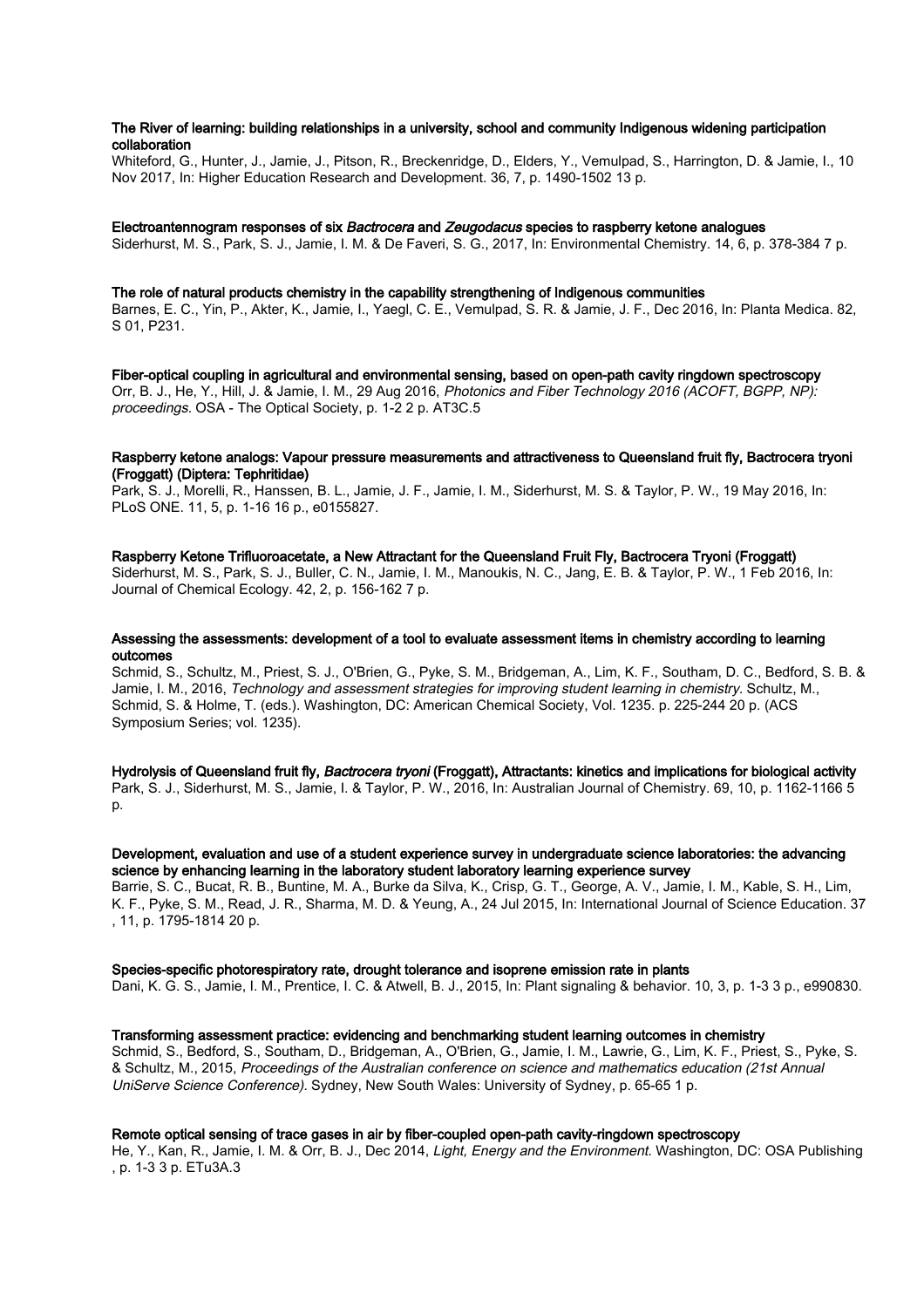# Increased ratio of electron transport to net assimilation rate supports elevated isoprenoid emission rate in eucalypts under drought

Dani, K. G. S., Jamie, I. M., Prentice, I. C. & Atwell, B. J., 1 Oct 2014, In: Plant Physiology. 166, 2, p. 1059-1072 14 p.

# Remote open-path cavity-ringdown spectroscopic sensing of trace gases in air, based on distributed passive sensors linked by km-long optical fibers

He, Y., Jin, C., Kan, R., Liu, J., Liu, W., Hill, J., Jamie, I. M. & Orr, B. J., 2 Jun 2014, In: Optics Express. 22, 11, p. 13170- 13189 20 p.

# Chemical characterisation of semi-volatile and aerosol compounds from the photooxidation of toluene and NO<sub>V</sub>

White, S. J., Jamie, I. M. & Angove, D. E., Feb 2014, In: Atmospheric Environment. 83, p. 237-244 8 p.

#### Evolution of isoprene emission capacity in plants

Dani, K. G. S., Jamie, I. M., Prentice, I. C. & Atwell, B. J., 2014, In: Trends in Plant Science. 19, 7, p. 439-446 8 p.

#### Manipulating molecules: using Kinect for immersive learning in chemistry

Jamie, I. M. & McRae, C. R., 2011, Proceedings of The Australian Conference on Science & Mathematics Education 2011. Sharma, M. & Yeung, A. (eds.). Melbourne: University of Melbourne, p. 22 1 p.

#### Modelling the photooxidation of ULP, E5 and E10 in the CSIRO smog chamber

White, S. J., Azzi, M., Angove, D. E. & Jamie, I. M., Dec 2010, In: Atmospheric Environment. 44, 40, p. 5375-5382 8 p.

#### Evaluation of the SAPRC-07 mechanism against CSIRO smog chamber data

Azzi, M., White, S. J., Angove, D. E., Jamie, I. M. & Kaduewela, A., May 2010, In: Atmospheric Environment. 44, 14, p. 1707-1713 7 p.

#### Evaluation of isoprene photooxidation using smog chamber data and chemical mechanisms

White, S., Azzi, M., Angove, D., Jamie, I. & Singh-Peterson, L., 2009, 19th International Clean Air and Environment Conference: conference proceedings. Australia: Clean Air Society of Australia and New Zealand, p. 1-7 7 p.

#### The Effect of elevated CO<sub>2</sub> on the emission of Biogenic Volatile Organic Compounds

Camenzuli, M. & Jamie, I., 2009, 19th International Clean Air and Environment Conference: conference proceedings. Australia: Clean Air Society of Australia and New Zealand, p. 1-7 7 p.

#### What makes a good laboratory learning exercise? student feedback from the ACELL project

George, A. V., Read, J. R., Barrie, S. C., Bucat, R. B., Buntine, M. A., Crisp, G. T., Jamie, I. M. & Kable, S. H., 2009, Chemistry education in the ICT age. Gupta-Bhowon, M., Jhaumeer-Laulloo, S., Wah, H. L. K. & Ramasami, P. (eds.). Berlin: Springer, Springer Nature, p. 363-376 14 p.

### Advancing Chemistry by Enhancing Learning in the Laboratory (ACELL): A model for providing professional and personal development and facilitating improved student laboratory learning outcomes

Buntine, M. A., Read, J. R., Barrie, S. C., Bucat, R. B., Crisp, G. T., George, A. V., Jamie, I. M. & Kable, S. H., Apr 2007, In: Chemistry Education Research and Practice. 8, 2, p. 232-254 23 p.

# A Proposal for Laboratory-Based Teaching and Learning Enhancement in Secondary Education

Jamie, I., Barrie, S., Buntine, M., Bucat, R., Crisp, G., George, A., Kable, S. & Read, J. R., 2007, p. 87-87. 1 p.

# Cavity ringdown spectroscopy of simple volatile organic compounds

Jamie, I., Donnelly, C. W., Orr, B. J. & He, Y., 2007, p. 30-30. 1 p.

# From APCELL to ACELL and beyond - expanding a multi-institution project for laboratory-based teaching and learning

Jamie, I. M., Read, J. R., Barrie, S. C., Bucat, R. B., Buntine, M. A., Crisp, G. T., George, A. V. & Kable, S. H., 2007, In: Australian journal of education in chemistry. 2007, 67, p. 7-13 7 p.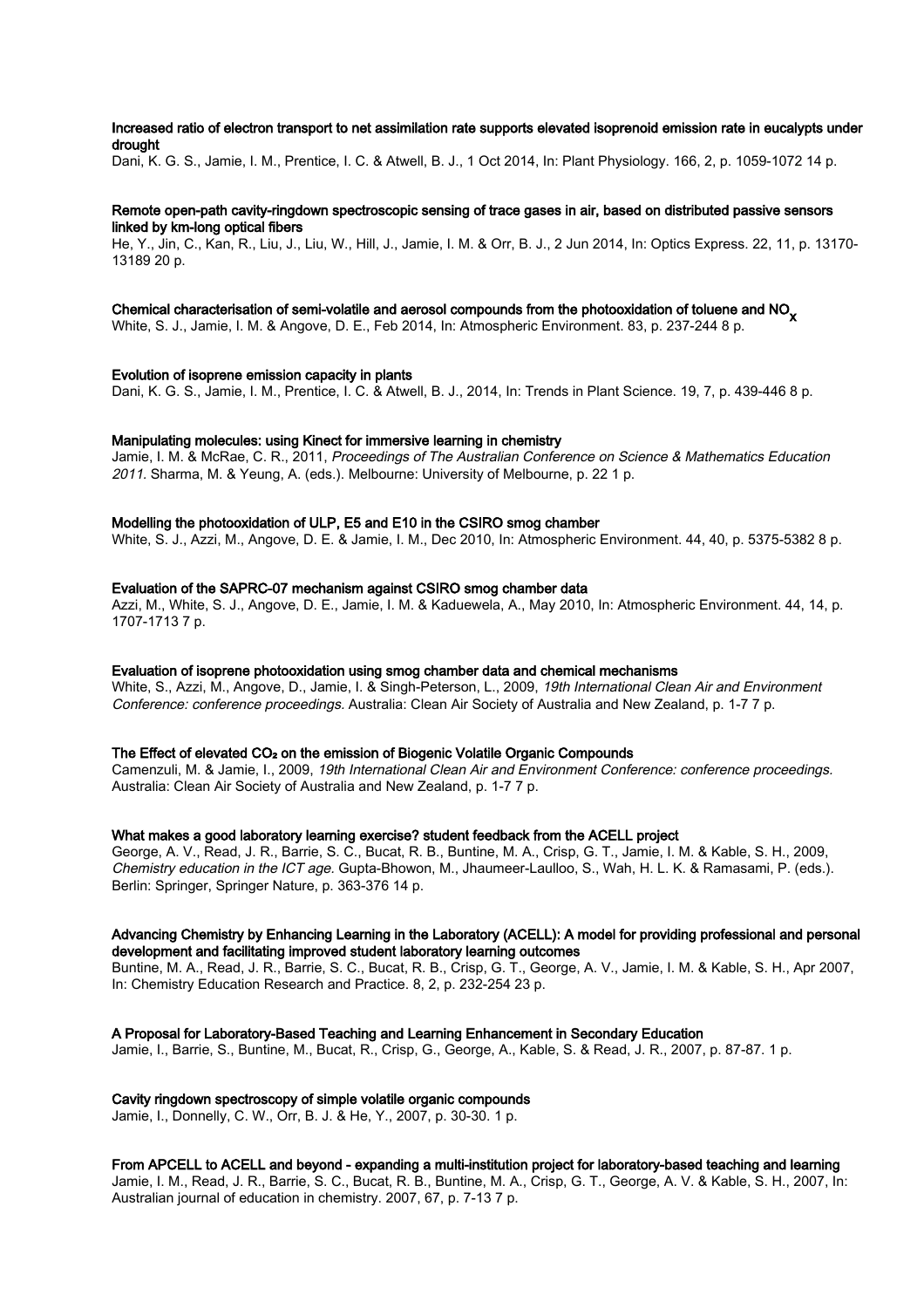# Synthesis and Infrared Spectrum of Peroxyacryloyl Nitrate (APAN)

Donnelly, C. W. & Jamie, I., 2007, p. PP13-PP13. 1 p.

# Real-time field measurements of stable isotopes in water and CO<sub>2</sub> by Fourier transform infrared spectrometry<br>Culture D. W. T. Harris H. False M. Wilson C. Parkes C. Warian C. & Present C. W. Mar 2006, he laster

Griffith, D. W. T., Jamie, I., Esler, M., Wilson, S., Parkes, S., Waring, C. & Bryant, G. W., Mar 2006, In: Isotopes in Environmental and Health Studies. 42, 1, p. 9-20 12 p.

#### A fluorescence-based assay for indoleamine 2,3-dioxygenase

Matin, A., Streete, I. M., Jamie, I. M., Truscott, R. J. W. & Jamie, J. F., 1 Feb 2006, In: Analytical Biochemistry. 349, 1, p. 96-102 7 p.

### ACELL: providing professional development whilst building a community of practice

Bucat, R., Barrie, S., Buntine, M., Crisp, G., George, A., Jamie, I., Kable, S. & Read, J., 2006, Proceedings of the 19th International Conference on Chemical Education. Seoul, Korea: Korean Chemical Society, p. 68 1 p.

#### ACELL: improving student learning in the laboratory environment

Read, J., Barrie, S., Buntine, M., Bucat, R., Crisp, G., George, A., Jamie, I. & Kable, S., 2006, Proceedings of the 19th International Conference on Chemical Education. Seoul, Korea: Korean Chemical Society, p. 67 1 p.

#### Achievements of an ACELL workshop

Read, J. R., Barrie, S. C., Bucat, R. B., Buntine, M. A., Crisp, G. T., George, A. V., Jamie, I. M. & Kable, S. H., 2006, In: Chemistry in Australia. 73, 9, p. 17-20 4 p.

#### Engaging nationally in a discipline based community of practice: lessons for success

Barrie, S. C., Crisp, G. T., Buntine, M. A., Kable, S. H., Read, J. R., Bucat, R. M., Jamie, I. M. & George, A. V., 2006.

# SPME-GC/MS investigations of volatile organic compounds emitted from Australian plants

Camenzuli, M., Gautam, A., Jamie, I. M. & McRae, C. R., 2006, INTERACT 2006: air, water and earth : INTERACT in Perth : program and abstracts. Canning Bridge, W.A.: Promaco Conventions for the Conference, p. 121 1 p.

#### The ACELL project: student participation, professional development, and improving laboratory learning

Read, J. R., Buntine, M. A., Crisp, G. T., Barrie, S. C., George, A. V., Kable, S. H., Bucat, R. B. & Jamie, I. M., 2006, Symposium proceedings: assessment in science teaching and learning : September 28, 2006 : the University of Sydney. Sydney: UniServe Science, p. 113-119 7 p.

#### The Australian chemistry enhanced laboratory learning project

Read, J., Barrie, S., Buntine, M., Bucat, R., Crisp, G., George, A., Jamie, I. & Kable, S., 2006, p. 127. 1 p.

### A fluorescence-based assay for indoleamine 2,3-dioxygenase

Jamie, I., Jamie, J. F., Truscott, R. J. W., Matin, A. & Streete, I., 2005.

### Greenhouse gas emissions from heavy-duty dual-fuel vehicles

Jamie, I., Cant, N., Nelson, P. & Patterson, M., 2005, Towards a new agenda: proceedings 17th International Clean Air & Environment Conference, Hobart, Tasmania, 3-6 May 2005. Hooper, M. (ed.). Hobart: Convention Wise, 6 p.

### Indoleamine 2,3-dioxygenase (IDO) Struture-Activity Relationship Studies

Matin, A., Austin, C., Streete, I., Jamie, I., Truscott, R. & Jamie, J. F., 2004, p. 56-56. 1 p.

# Indoleamine 2,3-Dioxygenase (IDO) Tryptophan Based Inhibitors and a Fluorescence-Based Assay

Matin, A., Austin, C. J. D., Jamie, I., Truscott, R. J. W. & Jamie, J. F., 2004, p. 128-128. 1 p.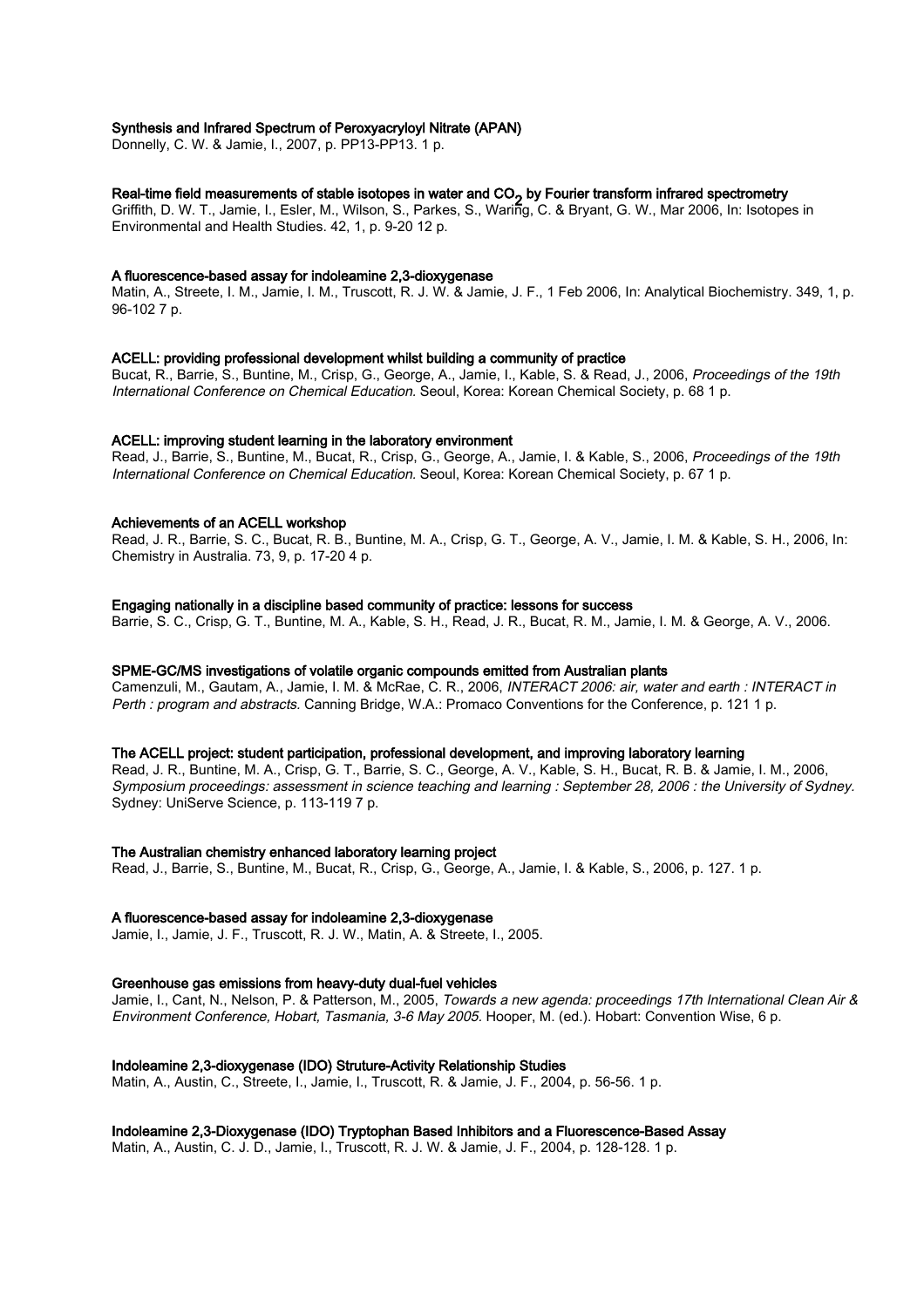# Synthesis and Biological Testing of Tryptophan Based Indoleamine 2,3-dioxygenase Inhibitors

Matin, A., Austin, C., Streete, I., Jamie, I., Truscott, R. & Jamie, J. F., 2004, p. 47-47. 1 p.

# Catalysing the transition into the unknown: A student advocate in chemistry education

Jamie, I., Fraser, S. & Haklani, C., 2003, Learning for an Unknown Future Programme and Abstracts. Bond, C. & Bright, P. (eds.). Milperra, Australia: Research and Development in Higher Education, p. 75-75 1 p.

#### Development of an Indoleamine 2,3-Dioxygenase Fluorescence Based Assay

Matin, A., Austin, C., Zhang, C., Yin, W., Li, X., Truscott, R., Cook, J., Jamie, I. & Jamie, J. F., 2003.

#### Learning generic skills in first year chemistry

Jamie, I., George, A. V., Dickson, N. J., Engelsman, M. & Kay, D., 2003.

# The Australian Chemistry Enhanced Laboratory Learning Project: Catalysing Effective Laboratory-Based Teaching and Learning

Jamie, I., Barrie, S., Kable, S. H. & Buntine, M. A., 2003, p. 63-63. 1 p.

#### Air-land exchanges of CO2, CH4 and N2O measured by FTIR spectrometry and micrometeorological techniques

Griffith, D. W. T., Leuning, R., Denmead, O. T. & Jamie, I. M., 2002, In: Atmospheric Environment. 36, 11, p. 1833-1842 10 p.

### APCELL: developing better ways of teaching in the laboratory

Barrie, S. C., Buntine, M. A., Jamie, I. & Kable, S. H., 2002.

# Reviving teaching and learning in the laboratory

Jamie, I., Barrie, S., Buntine, M. & Kable, S., 2002, p. 29-29. 1 p.

#### The student advocate: providing a student voice and catalysing the adopting of reflective practices

Jamie, I., Fraser, S. & Haklani, C., 2002, Celebrating teaching at Macquarie. North Ryde, NSW: Macquarie University, 7 p.

#### APCELL: The Australian Physical Chemistry Enhanced Laboratory Learning Project

Barrie, S. C., Buntine, M. A., Jamie, I. & Kable, S. H., 2001, In: Australian journal of education in chemistry. 57, p. 6-12 7 p.

#### APCELL: Developing Better Ways of Teaching in the Laboratory

Barrie, S. C., Buntine, M. A., Jamie, I. & Kable, S. H., 2001, Proceedings of Research and Development into University Science Teaching and Learning Workshop, Uniserve Science 2001. Fernandez, A. (ed.). Sydney: UniServe Science, p. 23-28 6 p.

#### Nitrous oxide emissions from grazed pastures: Measurements at different scales

Denmead, O. T., Leuning, R., Jamie, I. & Griffith, D. W. T., 2000, In: Chemosphere - Global Change Science. 2, 3-4, p. 301-312 12 p.

#### Verifying inventory predictions of animal methane emissions with meteorological measurements

Denmead, O. T., Leuning, R., Griffith, D. W. T., Jamie, I. M., Esler, M. B., Harper, L. A. & Freney, J. R., 2000, In: Boundary-Layer Meteorology. 96, 1-2, p. 187-209 23 p.

#### Methane emission from free-ranging sheep: A comparison of two measurement methods

Leuning, R., Baker, S. K., Jamie, I. M., Hsu, C. H., Klein, L., Denmead, O. T. & Griffith, D. W. T., Apr 1999, In: Atmospheric Environment. 33, 9, p. 1357-1365 9 p.

# Magnetic Ordering in Two Dimensional Manganese Stearate Films: A Nuclear Orientation Study

Hutchison, W. D., Clark, R. G., Yazidjoglou, N., Jamie, I. M., Chaplin, D. H. & Creagh, D. C., 18 Dec 1998, In: Solid State Communications. 109, 4, p. 239-242 4 p.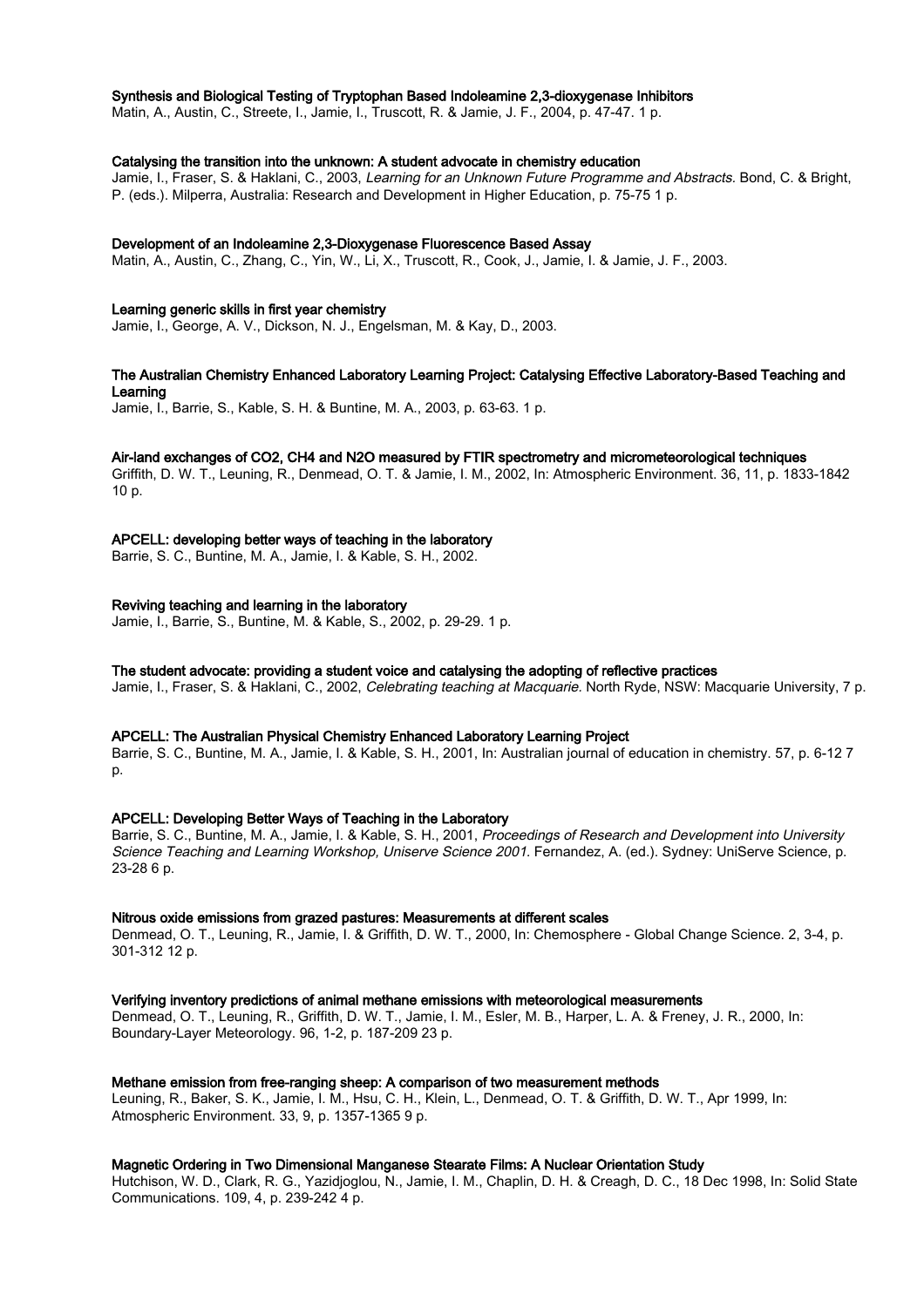### FTIR in the paddock: trace gas soil flux measurements using FTIR spectroscopy

Griffith, D. W. T., Jamie, I. M., Beasley, P. A., Denmead, O. T., Leuning, R., Galbally, I. E. & Meyer, C. P., 1998, Fourier Transform Spectroscopy: Eleventh International Conference. De Haseth, J. A. (ed.). Melville: American Institute of Physics , p. 211-214 4 p. (AIP Conference Proceedings; vol. 430).

#### Interaction of phosphotungstate ions with phospholipid monolayers. A synchrontron X-ray study

Barnes, G. T., Gentle, I. R., Kennard, C. H. L., Peng, J. B. & Jamie, I. M. L., Jan 1995, In: Langmuir. 11, 1, p. 281-285 5 p.

#### Effects of acyl chain length on the conformation of myelin basic protein bound to lysolipid micelles

Mendz, G. L., Jamie, I. M. L. & White, J. W., 1992, In: Biophysical Chemistry. 45, 1, p. 61-77 17 p.

T**wo-dimensional caesium-ammonia solid solutions in C<sub>28C</sub>s(NH<sub>3</sub>).<br>Carlile, C. J., Jamie, I. M. L., Lockhart, G. & White, J. W., 1992, In: Molecular Physics. 76, 1, p. 173-200 28 p.** 

### Physicochemical characterization of dodecylphosphocholine/palmitoyllysophosphatidic acid/myelin basic protein complexes

Mendz, G. L., Miller, D. J., Jamie, I. M., White, J. W., Brown, L. R., Ralston, G. B. & Kaplin, I. J., 2 Jul 1991, In: Biochemistry. 30, 26, p. 6509-6516 8 p.

#### Rotational tunnelling of ammonia in two-dimensional metal-ammonia solutions

Carlile, C., Jamie, I. M. L., White, J. W., Prager, M. J. & Stead, W., 1991, In: Journal of the Chemical Society, Faraday Transactions. 87, 1, p. 73-81 9 p.

#### Solvation and ion association in solutions containing oxyanions

James, D. W., Mayes, R. E., Leong, W. H., Jamie, I. M. L. & Zhen, G., 1988, In: Faraday Discussions of the Chemical Society. 85, p. 269-281 13 p.

# Thermal and collective diffusion in polymer solutions: A small angle light scattering study

Jamie, I. M., James, D. W. & Geissler, E., 15 Dec 1985, In: Optics Communications. 56, 4, p. 255-260 6 p.

# Prizes

# 2019 Department of Industry, Innovation and Science Eureka Prize for STEM Inclusion

Jamie, Joanne (Recipient), Jamie, Ian (Recipient), Vemulpad, Subramanyam (Recipient), Heron, R. (Recipient), Prenzler, P. (Recipient) & Bedgood, D. (Recipient), 28 Aug 2019

# 2021 AFR Higher Education Award - Opportunity and Inclusion

Jamie, Joanne (Recipient), Jamie, Ian (Recipient), Vemulpad, Subramanyam (Recipient) & Barnes, Emma (Recipient), 12 Nov 2021

# Australian Learning and Teaching Council Australian Awards for University Teaching: Awards for Programs that Enhance Learning - Educational Partnerships and Collaborations with Other Organisation

Jamie, Ian (Recipient), Jamie, Joanne (Recipient), Vemulpad, Subramanyam (Recipient) & Harrington, D. (Recipient), 2011

# Carrick Award for Australian University Teaching

Jamie, Ian (Recipient), Kable, S. H. (Recipient), Buntine, M. A. (Recipient), Barrie, S. C. (Recipient) & Read, J. R. (Recipient), 2007

# Carrick Award for Australian University Teaching - Citation for Outstanding Contribution to Student Learning

Jamie, Ian (Recipient), Buntine, M. A. (Recipient), Kable, S. H. (Recipient), Read, J. R. (Recipient) & Barrie, S. C. (Recipient), 2007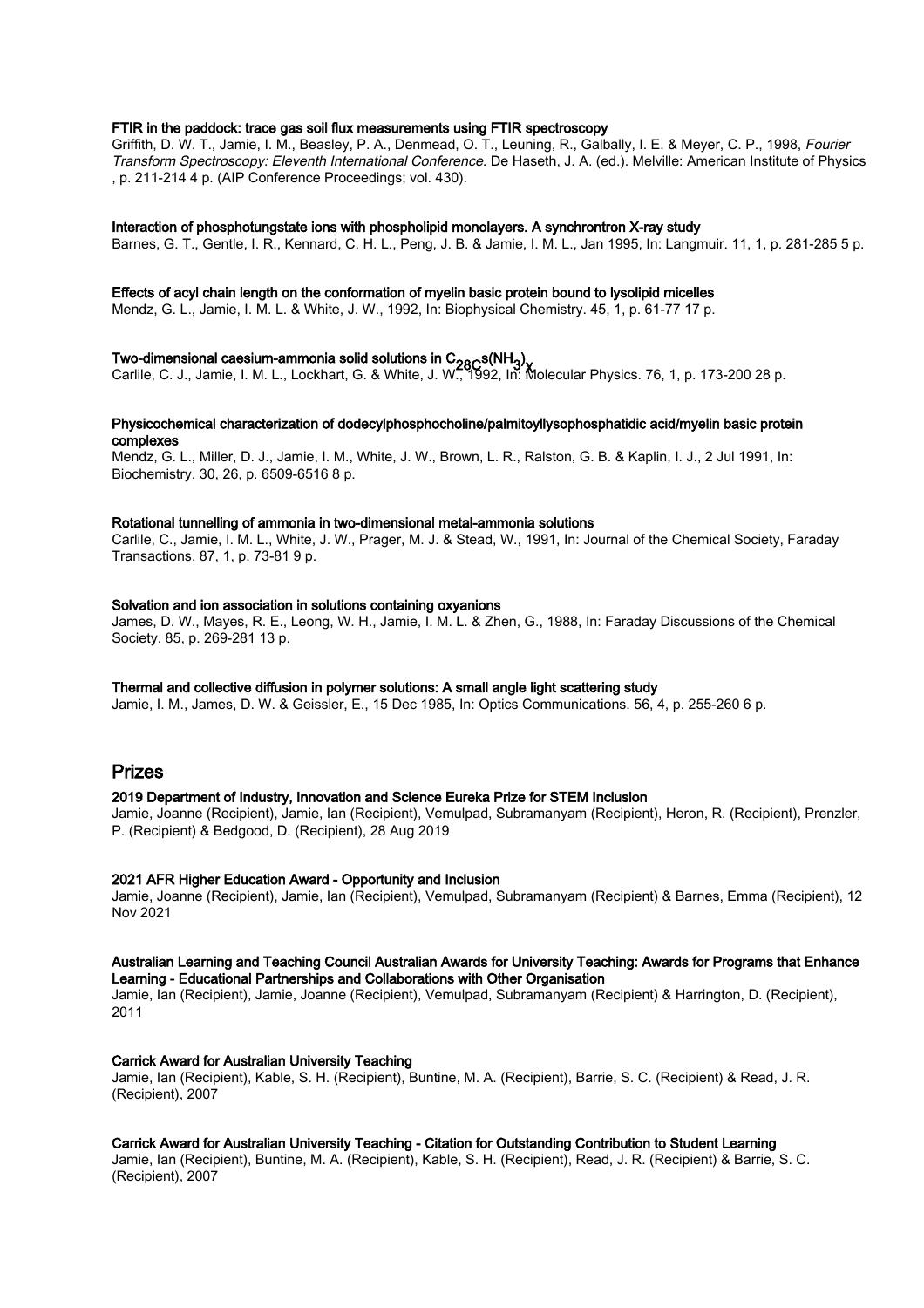# Finalist - AFR Higher Education Awards - Community Engagement

Jamie, Ian (Recipient), Jamie, Joanne (Recipient), Vemulpad, Subramanyam (Recipient) & Barnes, Emma (Recipient), 2017

#### Finalist - AFR Higher Education Awards - Community Engagement

Jamie, Ian (Recipient), Jamie, Joanne (Recipient), Vemulpad, Subramanyam (Recipient) & Barnes, Emma (Recipient), 2016

#### Finalist - Eureka Awards for Promoting Understanding of Science

Jamie, Ian (Recipient), Jamie, Joanne (Recipient) & Vemulpad, Subramanyam (Recipient), 2008

# Finalist - Eureka Awards for Promoting Understanding of Science

Jamie, Ian (Recipient), Jamie, Joanne (Recipient) & Vemulpad, Subramanyam (Recipient), 2007

# Finalist - Eureka Awards for Promoting Understanding of Science

Jamie, Ian (Recipient), Jamie, Joanne (Recipient) & Vemulpad, Subramanyam (Recipient), 2009

# Macquarie University Faculty of Science Learning and Teaching Awards

Jamie, Ian (Recipient), 2010

#### Macquarie University Innovation in Partnership Award

Jamie, Ian (Recipient), Jamie, Joanne (Recipient), Vemulpad, Subramanyam (Recipient), Kohen, J. (Recipient) & Harrington, D. (Recipient), 2007

# Macquarie University Vice-Chancellor's Award for Teaching Excellence

Jamie, Ian (Recipient), 2007

# Pearson Education RACI Chemistry Educator of the Year

Jamie, Ian (Recipient), 2009

# Awards

# Projects

Assessing the assessments: evidence and benchmarking student learning outcomes in chemistry Jamie, I., Schmid, S., O'Brien, G., Lim, K., Pyke, S., Schultz, M., Southam, D. & Bridgeman, A. 27/06/14 → 8/08/16

# Biosecurity Futures Research Centre

Taylor, P., Gillings, M., Raftos, D., Leishman, M., Sunna, A., Bishop, M., Barron, A., Beattie, A., Beaumont, L., Connally, R., Grech, A., Griffith, S., Guillemin, G., Hughes, L., Inglis, D., Jamie, I., Jamie, J., Lu, Y., Morelli De andrade, R., Nevalainen, H., Park, S. J., Perez, J., Power, M., Ranjan, R. & Vickery, K.  $1/07/15 \rightarrow ...$ 

#### Combined gas chromatography/ electroantennogram detector for insect olfaction research

Taylor, P., Jamie, I., Herberstein, M., Kemp, D., Barron, A., Jamie, J., Akter, H., Adnan, S., Moadeli, T., Masud, K., Bakshi, D. & MQRES, M.  $1/01/15 \rightarrow 31/12/15$ 

# ELS, ICS, HUM - X-Ray Diffractometer ( XRD )

Gore, D., Fanning, P., Fryirs, K., Goldys, E., Gulson, B., Hesse, P., Humphreys, G., Jamie, I., Leishman, M., Taylor, M., Van Dyke, K. & Withford, M.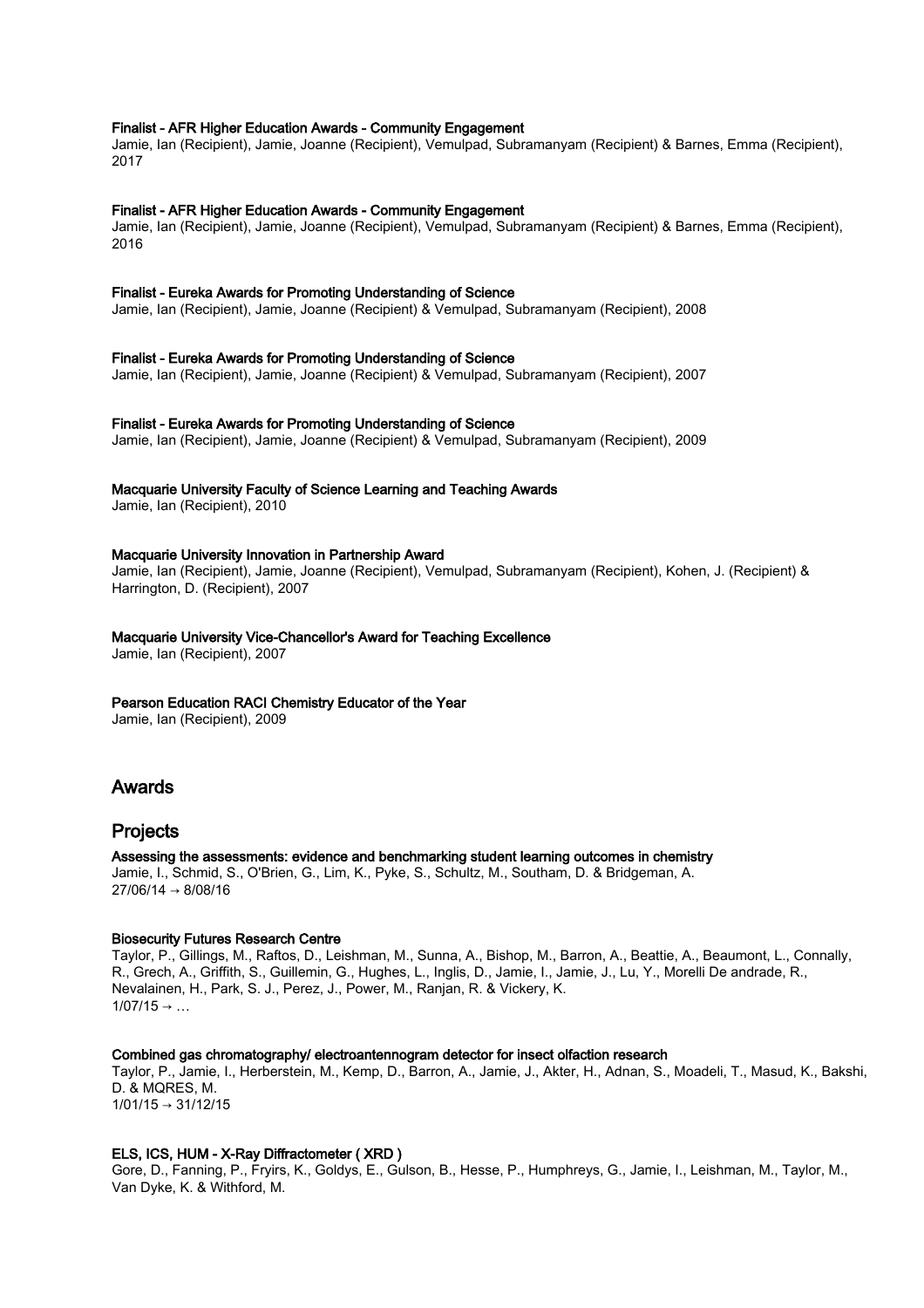1/01/07 → 31/12/07

# Gas Chromatography - Mass Spectrometry Instrument for Small Molecule Research Programs

Nelson, P., Gore, D., Herberstein, M., Jamie, I., McRae, C., Roberts, T., Strezov, V. & Willows, R.  $1/07/06 \rightarrow 31/12/06$ 

#### Improving efficacy of MAT to enhance area-wide management of Queensland fruit fly

Taylor, P., Collins, S., Jamie, I., Dominiak, B., Jessup, A., Crisp, P., Gu, H. & MQRES, M.  $1/11/12 \rightarrow 31/03/16$ 

#### ISE 2021: Indigenous Science Experience @ Redfern

Jamie, J., Jamie, I. & Vemulpad, S.  $1/04/21 \rightarrow 22/09/21$ 

#### ISE 2022: Indigenous Science Experience @ Redfern 2022

Jamie, J. & Jamie, I.  $1/04/22 \rightarrow 28/09/22$ 

#### Label free high content analysis

Jamie, I., White, S. & Angove, D. 16/03/09 → 1/02/12

# Larval diets for high-productivity mass-rearing of Queensland fruit fly for SIT

Ponton, F., Taylor, P., Crisp, P., Jessup, A., Jamie, I., Chang, S., Fanson, B., Riegler, M., MQRES (International), M. (. & Rempoulakis, P.

 $30/06/14 \rightarrow ...$ 

# Measuring and managing methane emissions from livestock: from laboratory to landscape

Orr, B., Jamie, I. & Chen, D.  $1/07/11 \rightarrow 30/06/15$ 

# National Indigenous Science Engagement Program - NISEP

Jamie, J., Vemulpad, S. & Jamie, I.  $1/07/12 \rightarrow 28/02/15$ 

#### Next generation fluorimetry - Agilent Eclipse system

Goldys, E., Jamie, J., Downes, J., Liu, F., Inglis, D. & Jamie, I.  $1/01/13 \rightarrow 31/12/13$ 

#### ORS: Opening real science: Authentic mathematics and science education for Australia

Mulligan, J., Pask, H., Hedberg, J., Smith, P., Bilgin, A., Dawes, J., Parker, Q., Herberstein, M., Power, M., Jamie, I., O'Reilly, S., O'Neill, C. J., Charters, W., Papic, M., Bower, M., Cavanagh, M., Stewart, K., Wood, L., Bridge, D., An, S., Kennett, C., Highfield, K., De Nobile, J., Diao, M. M., Tilley, G., Irvine, P., Jones, H., Stupar, M., Frew, D. & Cody, C. 7/08/13 → 31/12/17

# Purge and trap concentrator with autosampler for anlaysis of volitile organic compounds in water and soit samples

George, S., Brock, G., Jamie, I., Nelson, P., Hose, G., Bishop, M., Schaefer, B., Goodwin, I., Armand, L. & Williamson, J.  $1/01/10 \rightarrow 31/12/10$ 

#### Rapid Isolation System

Karuso, P., Taylor, P., Piggott, A., Liu, F., Jamie, J., Park, S. J., Jamie, I., Keaveney, S., Venkatesan, K. & Wong, D.  $1/01/20 \rightarrow 31/12/20$ 

# Sex selection genes from fruit fly species for use in SITplus

Taylor, P., Edwards, O., Schetelig, M., Bourtzis, K., Geib, S., Crisp, P., Choo, A., Ponton, F., Ranganathan, S., Herberstein, M., Rane , R., Jamie, J., Jamie, I., Mendez Alvarez, V. & Perez, J.